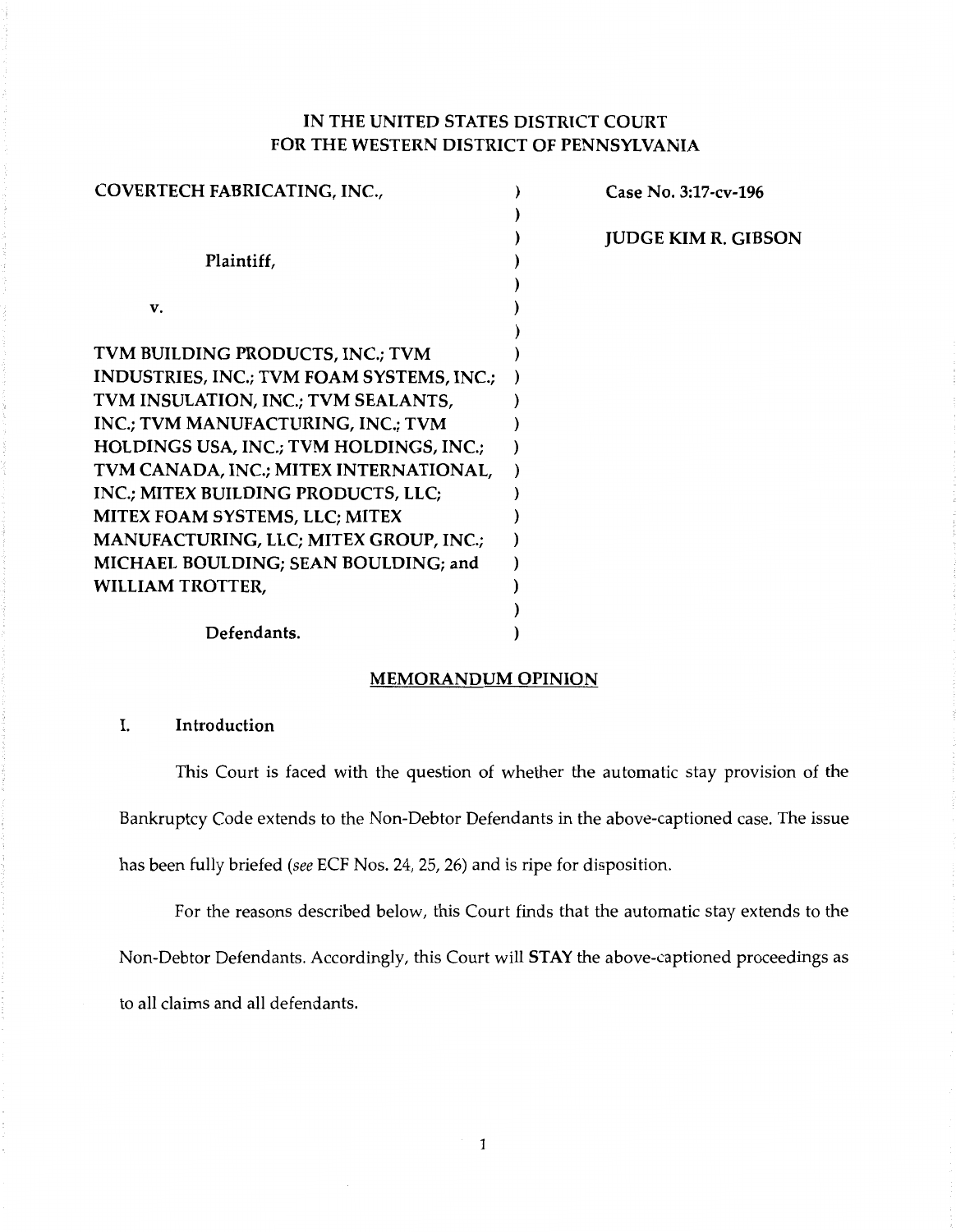#### **II. Background**

On May 21, 2013, Covertech Fabricating, Inc. ("Covertech") sued TVM Building Products, Inc. ("TVM BP") for trademark infringement, unfair competition, and various related common law claims. Following a bench trial, this Court awarded Covertech \$4,761,319 in damages. *See Covertech Fabricating, Inc. v. TVM Bldg. Prod., Inc.,* 124 F. Supp. 3d 489 (W.D. Pa. 2015), *aff'd in part, vacated in part,* 855 F.3d 163 (3d Cir. 2017), and *aff'd in part, vacated in part,* 855 F.3d 163 (3d Cir. 2017). The Third Circuit affirmed-in-part, and remanded with instructions for this Court to enter an amended judgment that included statutory damages. *See Covertech Fabricating, Inc.,* 855 F.3d at 177. Accordingly, this Court entered an Amended Judgment on May 31, 2017. (ECF No. 1-7.)

The instant dispute arises from Covertech's failed attempts to collect on the judgment it received against TVM BP. On October 23, 2017, Covertech filed a nine (9) count Complaint in this Court. (ECF No. 1.) According to the Complaint, Michael Boulding, Sean Boulding, and William Trotter (the "Individual Defendants") orchestrated an elaborate scheme by which they transferred assets out of TVM BP into various shell-corporations (the "TVM Entities" and the "Mitex Entities") which they created for the purposes of enriching themselves and frustrating Covertech's attempts to collect on its judgment. For the purposes of the instant dispute, the counts in Covertech's Complaint can be organized into three groups: (1) violation of the Pennsylvania Uniform Fraudulent Transfers Act against the TVM Entities and the Individual Defendants (Count V); (2) successor liability/de facto merger against TVM BP and Mitex International (Count I), piercing the corporate veil/alter ego liability against Michael Boulding and TVM BP (Count II), piercing the corporate veil/alter ego liability against the TVM Entities (Count III), and piercing the corporate veil/alter ego liability against the Mitex Entities (Count IV); and (3) the civil RICO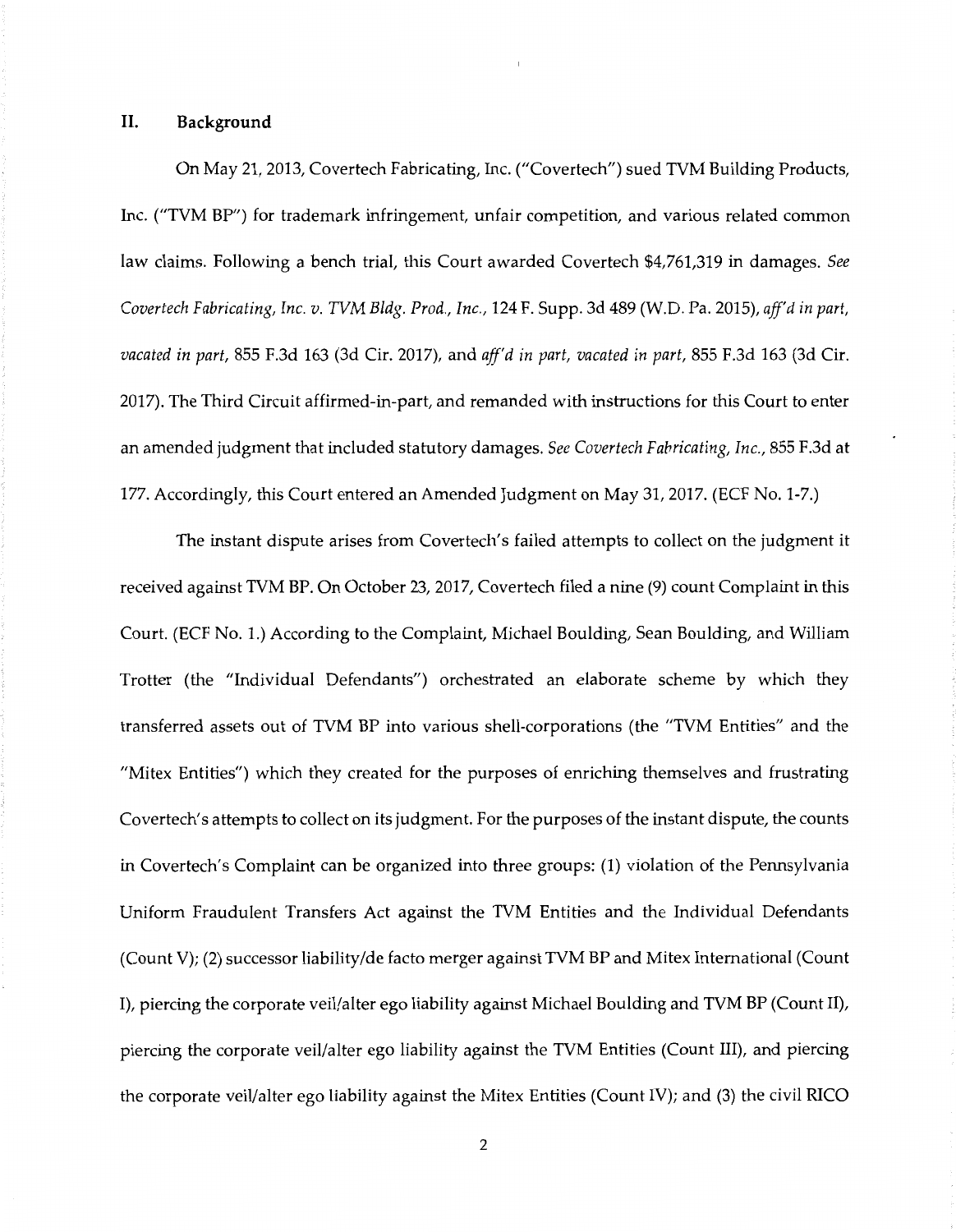claims against the Individual Defendants, TVM BP, Mitex International, and TVM Canada. (Counts VI-IX). (See ECF No. 1at33-51.)

On October 24, 2017, Covertech filed an Ex Parte Motion for a Preliminary Injunction and a Temporary Restraining Order. (ECF No. 3.) On October 26, 2017, this Court granted a Temporary Restraining Order, and scheduled a preliminary injunction hearing for November 8, 2017. (ECF No. 7.) On November 7—the day before the preliminary injunction hearing-TVM BP filed a Suggestion of Bankruptcy with this Court, informing the Court that on November 3, 2017, TVM BP voluntarily filed for Chapter 7 Bankruptcy in the Bankruptcy Court for the United States District Court for the Northern District of Texas. (ECF No. 15.) The Suggestion of Bankruptcy stated that the proceedings in this Court should be stayed as to TVM BP, under the automatic stay provisions of 11 U.S.C. § 362(a). *(Id.* at 1.) It did not extend the automatic stay to the Non-Debtor Defendants.

The preliminary injunction hearing was held before this Court on November 8, 2017. All counsel present<sup>1</sup> agreed that the question of whether the automatic stay applies to the Non-Debtor Defendants must be resolved before this Court rules on the merits of Covertech's Motion for a Preliminary Injunction. After hearing arguments from all sides on the issue of whether the automatic stay applied to the Non-Debtor Defendants, this Court extended the TRO as to all Defendants except TVM BP and William Trotter, and ordered the parties to brief the issue of whether the automatic stay applies to the additional Non-Debtor Defendants. (See ECF No. 19.)

The parties agree that the stay extends to Covertech's claims against TVM BP. Thus, the

<sup>&</sup>lt;sup>1</sup> No counsel appeared for the TVM Entities at the preliminary injunction hearing on November 8.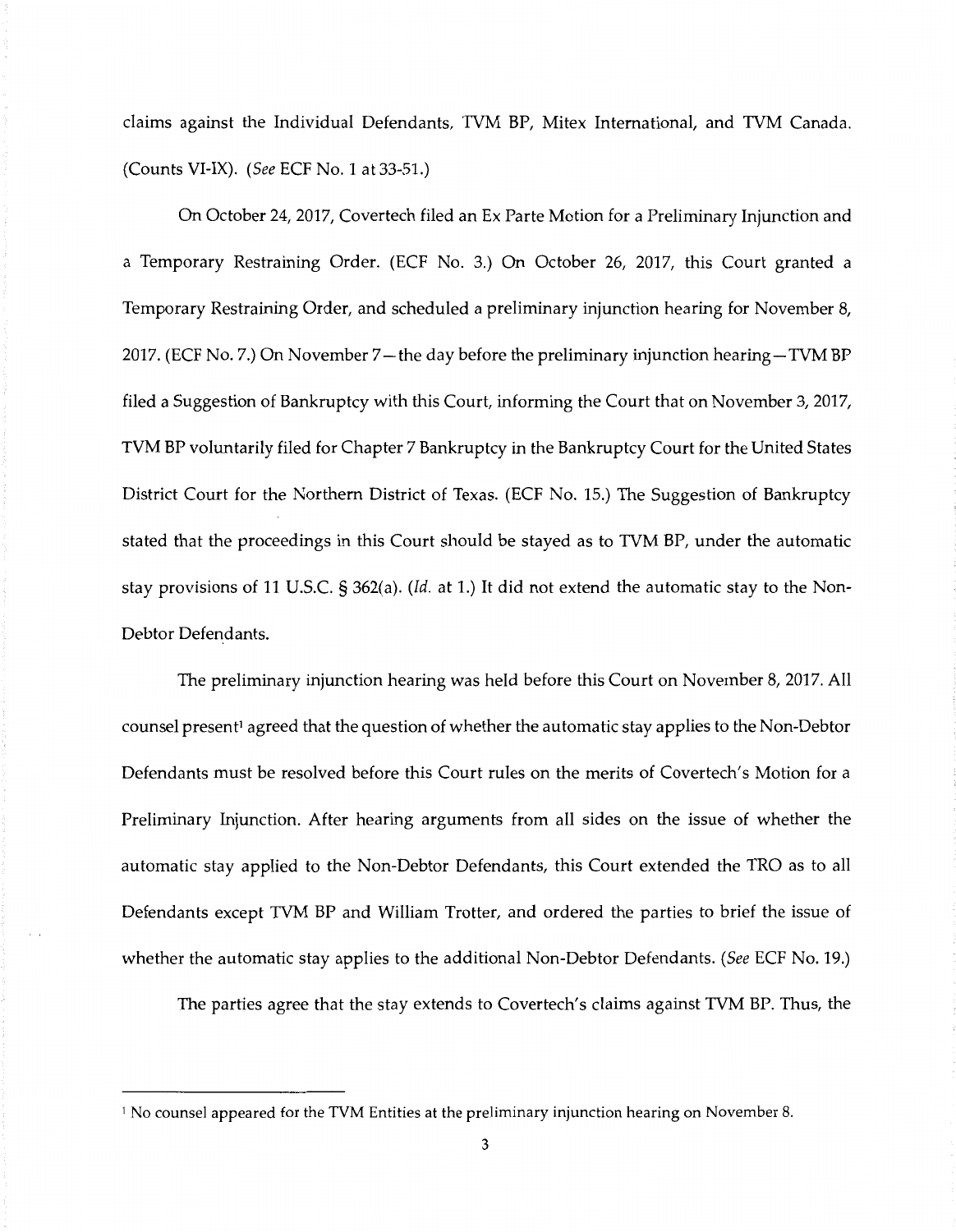sole issue is whether. the claims against the Non-Debtor Defendants should also be stayed. As explained below, the resolution of this issues turns on whether the assets that Covertech seeks from the Non-Debtor Defendants are property of TVM BP's bankruptcy estate and, thus, subject to the automatic stay.

### **Ill. Discussion**

Covertech argues that the automatic stay applies only to TVM BP and does not extend to the Non-Debtor Defendants. Covertech notes that only TVM BP filed for bankruptcy. (ECF No. 26 at 4.) Covertech asserts (1) that its claims against the Non-Debtor Defendants are completely independent of TVM BP's bankruptcy, (2) that Pennsylvania law defines the property of TVM BP's bankruptcy estate, and (3) that, under Pennsylvania law, Covertech's alter ego, successor liability, piercing the corporate veil, and RICO claims are not property of TVM BP's bankruptcy estate, and, thus, are not subject to the automatic stay. *(See* ECF No. 26 at 6-10.) Covertech also argues that the Non-Debtor Defendants are trying to "have it both ways." In litigation independent of the instant matter, Michael Boulding, speaking for Defendant Mitex International, stated under oath that TVM BP and Mitex International had no relationship whatsoever *(Id.* at 4; *see* ECF No. 26-4 at 3), but, here, the Non-Debtor Defendants-which, according to Covertech, are all controlled by Michael Boulding-contend that the are so closely related to TVM BP that their assets are subject to the automatic stay arising from TVM BP's bankruptcy.

The Non-Debtor Defendants argue that the automatic stay applies to all Defendants and all claims in the instant litigation. *(See* ECF No. 24 at 7.) The Non-Debtor Defendants assert that the automatic stay can extend beyond the entity that has filed for the protections of the Bankruptcy Code in "unusual circumstances," such as when the non-debtor defendant and the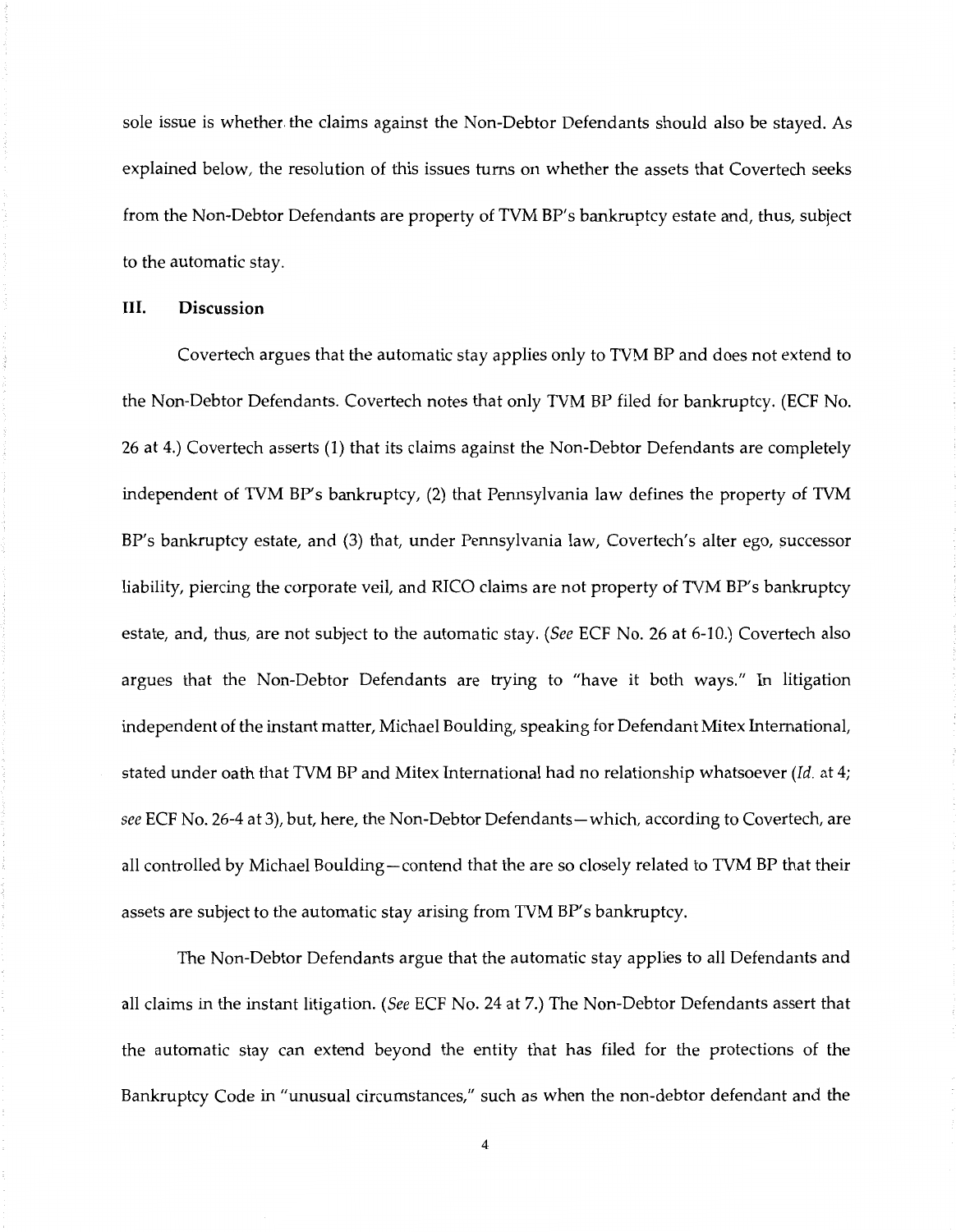debtor are so closely related that a judgment against the non-debtor will, in effect, be a judgment against the debtor. *(Id.,* citing *McCartney v. Integra Nat. Bank North,* 106 F. 3d 506, 509-510 (3d Cir. 1997)). According to the Non-Debtor Defendants, this is an "unusual circumstance" where extension of the automatic stay is required, because the overall gist of Covertech's Complaint is that the Michael Boulding used the Non-Debtor Defendants as repositories for funds that he fraudulently transferred out of TVM BP in an attempt to avoid the judgment that Covertech won against TVM BP. *(See* ECF No. 24at10-11.)

After reviewing the parties' filings,<sup>2</sup> this Court is persuaded by Defendant Trotter's arguments and finds that the automatic stay extends to the Non-Debtor Defendants. Accordingly, this Court will stay Covertech's claims in this Court pending resolution of the bankruptcy proceedings in the Northern District of Texas.

### **A. The Bankruptcy Code Provides for an Automatic Stay**

The filing of a bankruptcy petition stays any "judicial, administrative, or other action or proceeding against the debtor." 11U.S.C.§362(1)(a). The automatic stay extends to "any act to obtain possession of property of the estate or of property from the estate or to exercise control over property of the estate." 11U.S.C.§362(a)(3). "'[A]ll legal and equitable interests of the debtor in property as of the commencement of the case are included in the bankruptcy estate." *In re Allentown Ambassadors, Inc.,* 361B.R.422, 436 (Bankr. E.D. Pa. 2007) (quoting 11U.S.C.§541(a)(l)). "The Third Circuit has' emphasized Congress' intent to delineate in broad terms what constitutes

<sup>2</sup> Defendant Trotter filed a Brief Regarding the Applicability of Automatic Stay Pursuant to 11 U.S.C. § 362 as to All Defendants on Behalf of William Trotter (ECF No. 24), which Michael Boulding, Sean Boulding, and the Mitex Entities joined. (ECF No. 25.)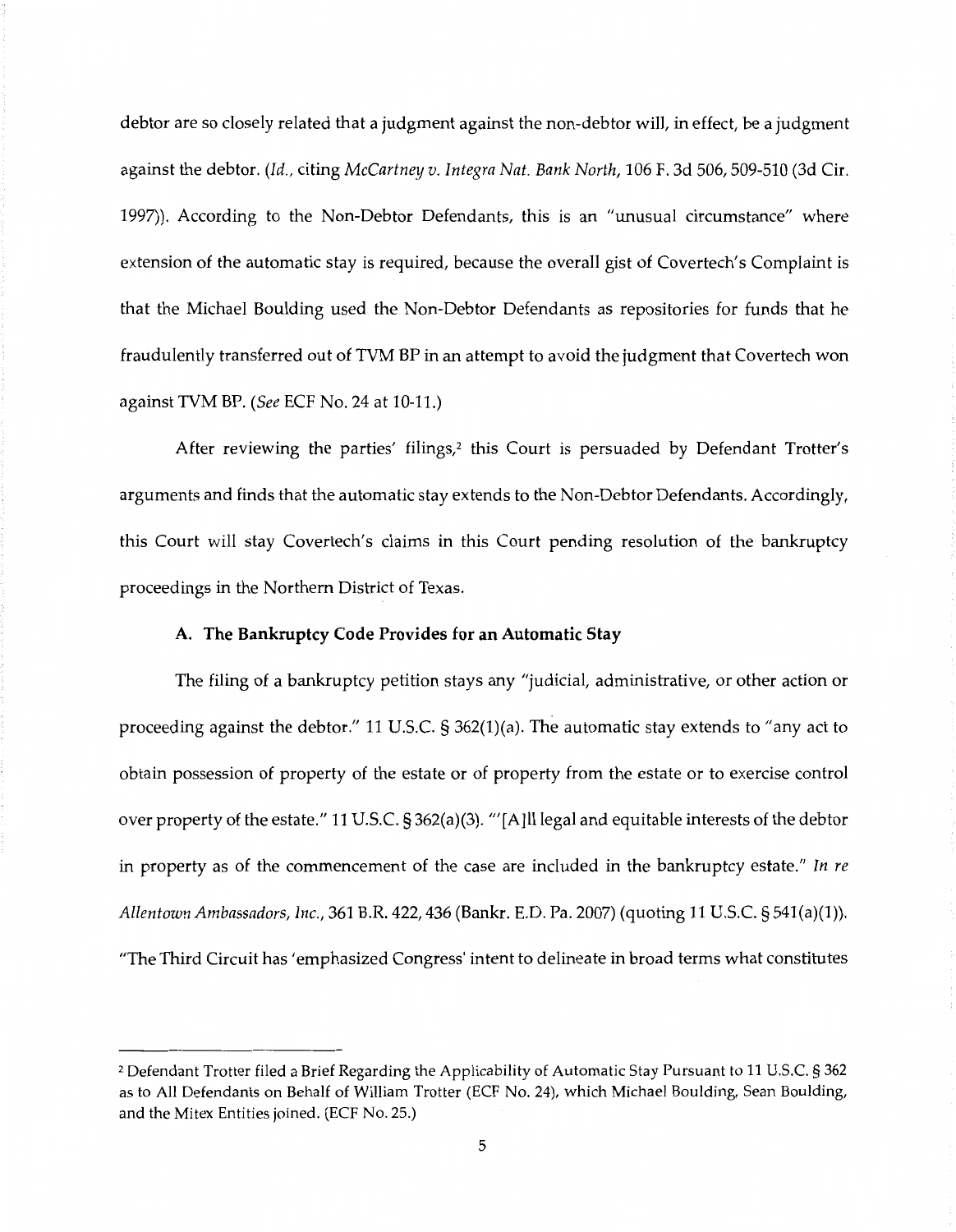property of the estate."' *In re Segen,* 445 B.R. 467, 468 (Bankr. E.D. Pa. 2010) (quoting *In re O'Dowd,*  233 F.3d 197, 202 (3d Cir.2000)).3

While§ 362 of the Bankruptcy Code only provides for an automatic stay of actions against a "debtor," "[t]his prohibition... has been liberalized in a number of cases where courts have applied the automatic stay protection to nondebtor third parties." *McCartney v. Integra Nat. Bank*  N., 106 F.3d 506, 510 (3d Cir. 1997). As the Third Circuit has recognized, "courts have extended the automatic stay to nonbankrupt codefendants in 'unusual circumstances."' *Id.* (quoting A.H. *Robins Co., Inc. v. Piccinin,* 788 F.2d 994, 999 (4th Cir. 1986). "[C]ourts have found 'unusual circumstances' where 'there is such identity between the debtor and the third-party defendant that the debtor may be said to be the real party defendant and that a judgment against the thirdparty defendant will in effect be a judgment or finding against the debtor."' *McCartney,* 106 F.3d at 510 (quoting A.H. *Robins Co.,* 788 F.2d at 999).

<sup>&</sup>lt;sup>3</sup> Powerful public policy rationales underlie the Bankruptcy Code's automatic stay provision. "The automatic stay 'is designed to effect an immediate freeze of the *status quo* ... and protects the debtor by allowing it breathing space and also protects creditors as a class from the possibility that one creditor will obtain payment on its claims to the detriment of all others."' *In re Wingard,* 382 B.R. 892, 899 (Bankr. W.D. Pa. 2008) (quoting *Hillis Motors, Inc. v. Hawaii Auto. Dealers' Ass'n,* 997 F.2d 581, 585 (9th Cir. 1993)) (internal citations omitted). "The automatic stay is an important and powerful bankruptcy remedy in that it precludes certain post-petition actions of creditors, including the efforts of creditors to obtain property of the debtor or property of the bankruptcy estate." *Id.* (citing 11 U.S.C. §§ 362(a)(l), (2), (3), (4), (5), and (6)); *see Borman v. Raymark Indus., Inc.,* 946 F.2d 1031, 1036 (3d Cir. 1991) (noting that "[t]he automatic stay was designed 'to prevent certain creditors from gaining a preference for their claims against the debtor; to forestall the depletion of the debtor's assets due to legal costs in defending proceedings against it; and, in general, to avoid interference with the orderly liquidation or rehabilitation of the debtor.'") (quoting *Association of St. Croix Condominium Owners v. St. Croix Hotel Corp.,* 682 F. 2d 444, 448 (3d Cir. 1982)).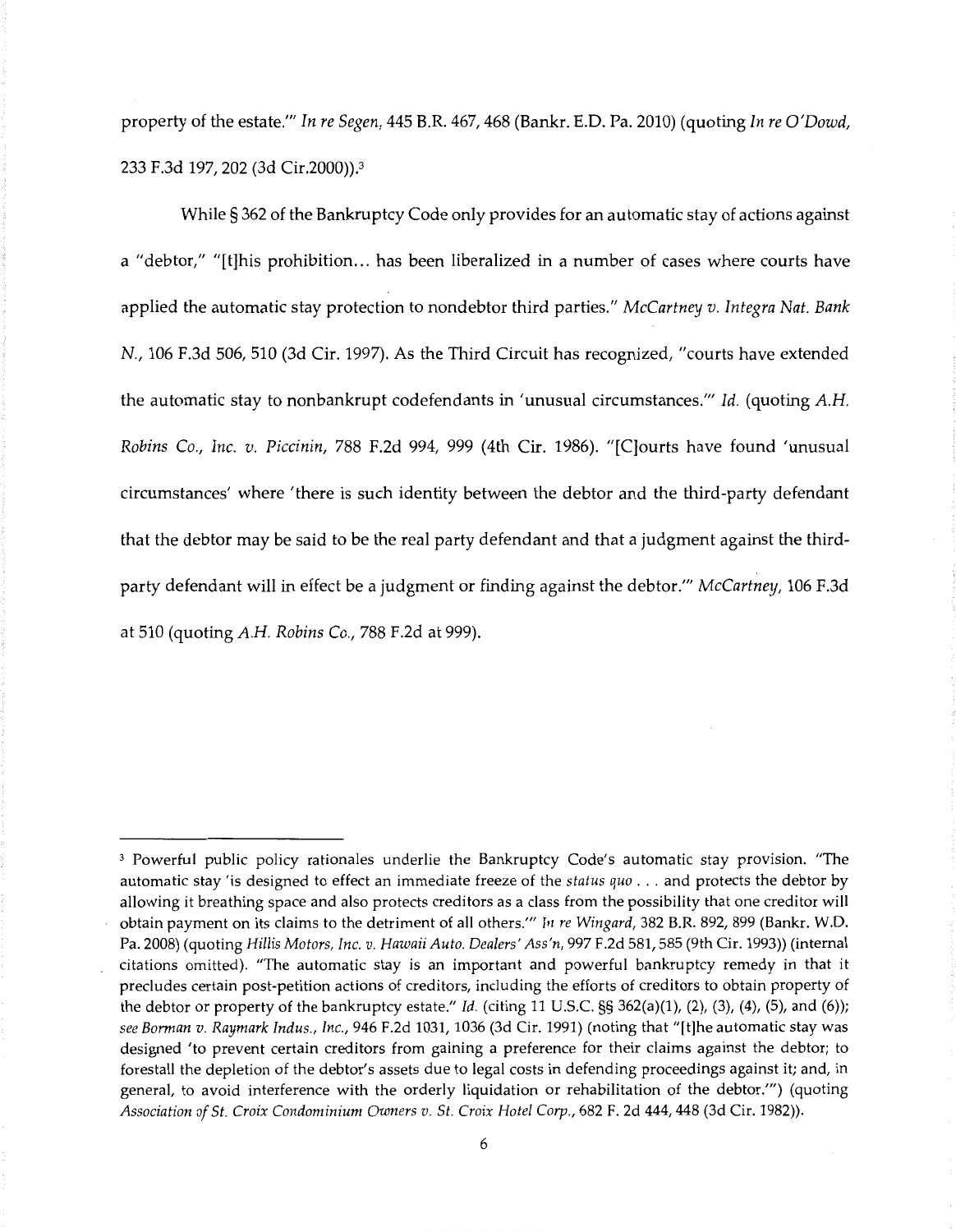### **B. Circuit Courts Have Extended the Automatic Stay to Non-Debtor Third-Parties in Factual Circumstances Similar to Those Presently Facing the Court**

To this Court's knowledge, the Third Circuit has not addressed whether an automatic stay extends to non-debtor third-party defendants in factual circumstances similar to those presently before this Court. However, this Court is persuaded by two Fifth Circuit cases cited by Trotter, which feature factually similar circumstances to the case at bar.

In *In re MortgageAmerica Corp.,* 714 F.2d 1266 (5th Cir. 1983), American National Bank of Austin ("American National") won a jury verdict against MortgageAmerica shortly before MortgageAmerica was forced into involuntary bankruptcy. *Id.* at 1268. Prior to MortgageAmerica's filing for bankruptcy, American National filed a state court case against Joe R. Long, the sole owner of all outstanding stock of RJC, Inc., which owned all the outstanding stock of MortgageAmerica. *Id.* American National's state court action alleged that because "Long deliberately stripped MortgageAmerica of assets in order to benefit himself while defrauding the company's creditors, he is personally liable to one of those creditors . . . for the [MortgageAmerica's] obligations." *Id.* The Fifth Circuit affirmed the bankruptcy court and district court's extension of the automatic stay from MortgageAmerica's bankruptcy to the state action against Long. *Id.* at 1277. In reaching this conclusion, the Fifth Circuit noted that "[a]ctions for the recovery of the debtor's property by individual creditors under state fraudulent conveyance laws would interfere with this estate and with the equitable distribution scheme dependent on it, and are therefore appropriately stayed under section 362(a)(3)." *Id.* at 1276.

The second Fifth Circuit case Trotter cites is *Matter of S.I. Acquisition, Inc.,* 817 F.2d 1142, 1143 (5th Cir. 1987). In *S.I. Acquisition,* the plaintiff brought suit in state court against three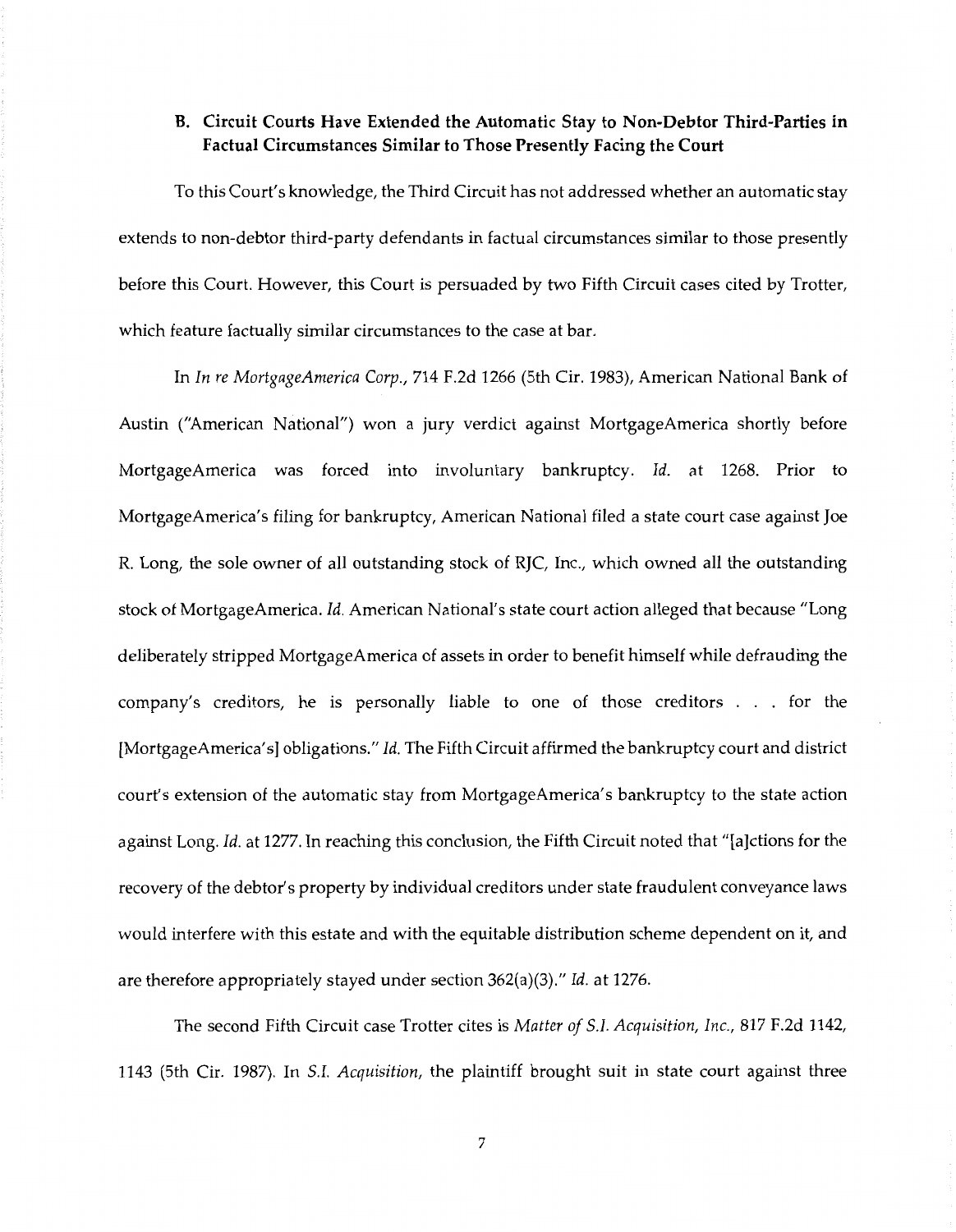corporations and one individual defendant under alter ego and veil piercing theories. *Id.* at 1144- 45. After one of the corporate defendants filed for bankruptcy, the plaintiff moved to sever the debtor defendant from its state court action. *Id.* at 1144. Subsequently, one of the other corporate defendants filed for bankruptcy. *Id.* Thus, the issue before the Fifth Circuit was "whether the prosecution of a state court suit that is premised solely upon the theory that the defendants therein are the controlling entities or persons of a chapter 11 debtor (and thus accountable for the debtor's debts) is automatically stayed as to all parties involved by section 362(a)(l) or (3) upon the filing of the debtor's bankruptcy petition." *Id.* at 1150. The Fifth Circuit "answer[ed] this question in the affirmative," *Id.* at 1151, holding that, under Texas law, an alter ego action belonged to the bankruptcy estate and, thus, was covered by the automatic stay. *Id.* at 1153.

Like the Fifth Circuit in *In re MortgageAmerica Corp.* and *S.I. Acquisition,* this Court finds that "unusual circumstances "in the instant case require extending the stay beyond the debtor to non-debtor third party entities. While Covertech's Complaint asserted counts of alter ego, veil piercing, successor liability, and civil RICO against various Non-Debtor Defendants, all of these allegations undeniably stem from TVM BP's allegedly fraudulent transfers of funds to the Non-Debtor Defendants at the hands of Michael Boulding who, according to the Complaint, dominates and controls TVM BP and all of the entities that allegedly received the fraudulently transferred funds. Thus, as in the Third Circuit's decision in *McCartney,* the close relationship between TVM BP and the Non-Debtor Defendants means that "a judgment against the third-party defendant will in effect be a judgment or finding against the debtor." *McCartney,* 106 F.3d at 510. Accordingly, "unusual circumstances" exist that require extending the automatic stay to the Non-Debtor Defendants. *Id.*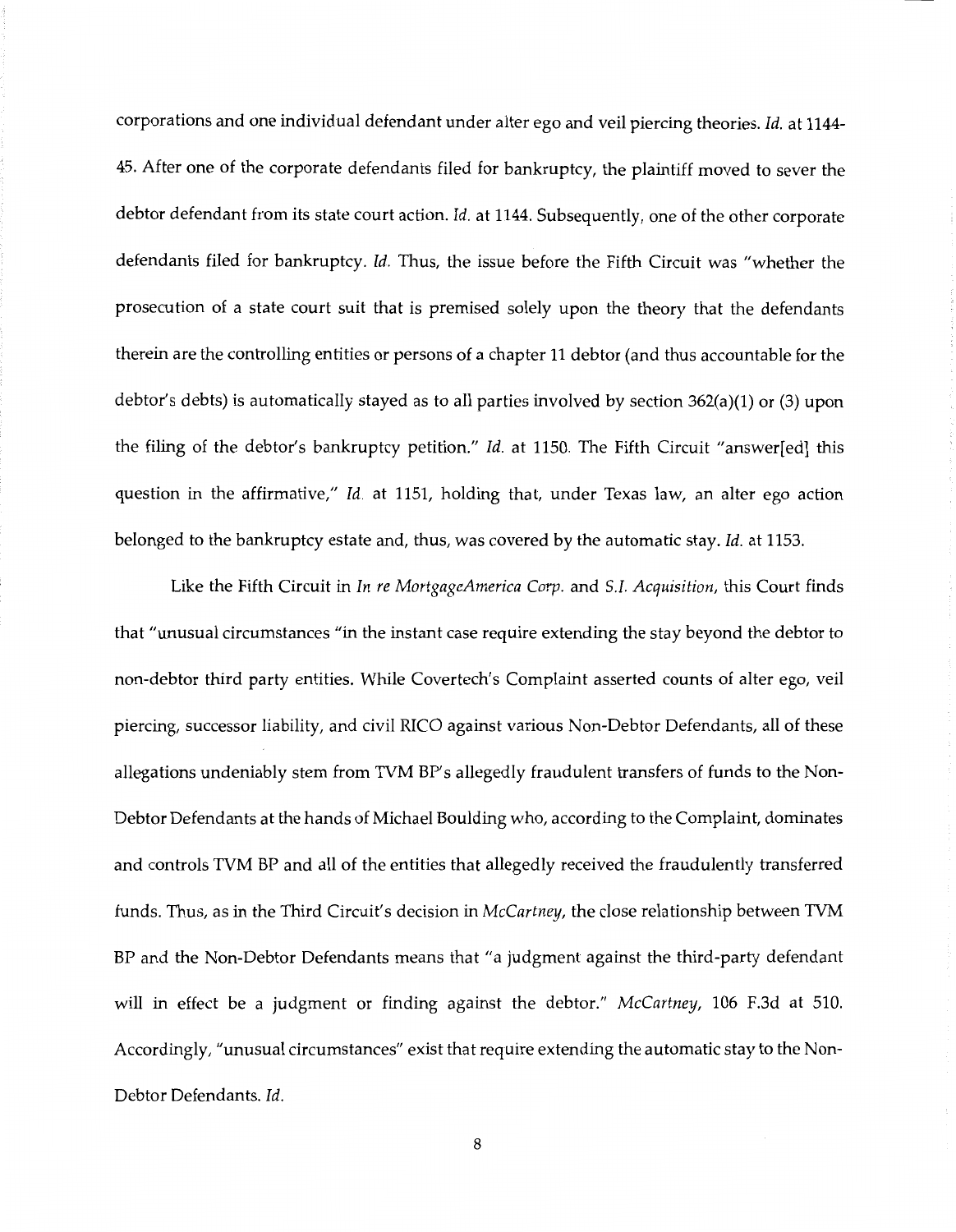Furthermore, as explained below, because the Bankruptcy Code gives the trustee the power to avoid fraudulent transfers made by the debtor prior to filing for bankruptcy, the claims that Covertech asserts in the instant action belong to TVM BP's bankruptcy estate.

#### **C. Covertech's Claims Are the Property of TVM BP's Bankruptcy Estate**

"The bankruptcy code provides trustees with the power to undo certain transactions entered into by debtors prior to filing bankruptcy which were designed to, or had the effect of, frustrating recovery by creditors." In *re Hill,* 342 B.R. 183, 195 (Bankr. D. N.J. 2006). Specifically,§  $548(a)(1)(B)$  permits the trustee to:

avoid any transfer (including any transfer to or for the benefit of an insider under an employment contract) of an interest of the debtor in property, or any obligation (including any obligation to or for the benefit of an insider under an employment contract) incurred by the debtor, that was made or incurred on or within 2 years before the date of the filing of the petition, if the debtor voluntarily or involuntarily--

(A) made such transfer or incurred such obligation with actual intent to hinder, delay, or defraud any entity to which the debtor was or became, on or after the date that such transfer was made or such obligation was incurred, indebted; or

(B)(i) received less than a reasonably equivalent value in exchange for such transfer or obligation; and

(ii)(I) was insolvent on the date that such transfer was made or such obligation was incurred, or became insolvent as a result of such transfer or obligation ....

11 U.S.C.A. § 548. The trustee bears the burden of proof to establish that a fraudulent transfer occurred. *See, e.g., In re Dolata,* 306 B.R. 97, 117 (Bankr. W.D. Pa. 2004).

While Covertech asserts various theories of liability against the Non-Debtor Defendants,

each claim derives from Covertech's underlying allegation that TVM BP fraudulently transferred

assets to the Non-Debtor Defendants in an attempt to defraud its creditors. Indeed, the crux of

Covertech's Complaint is that Michael Boulding engaged in an "elaborate scheme of transferring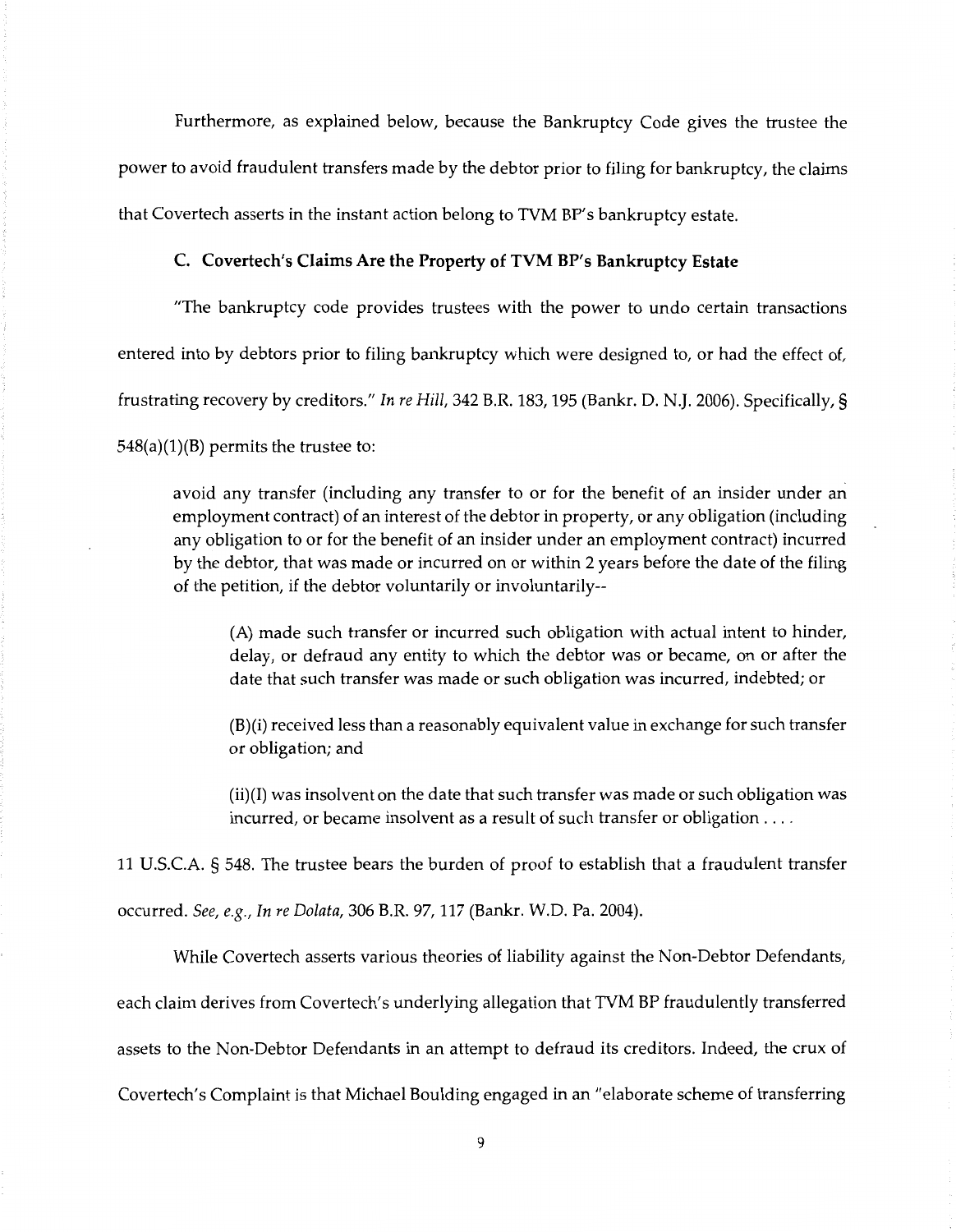money from one TVM Entity to another" in an attempt to enrich himself and evade Covertech's attempts to collect its judgment against TVM BP. (ECF No. 1 at  $\P$  8.) Similarly, Covertech alleges that the Mitex Entities were created "using money that belonged to TVM BP and was transferred through mail and wire fraud," *id.* at  $\P$  127, and contends that the Mitex Entities "are merely repositories for Michael Boulding's transfer of TVM BP assets from company to company depending on his needs." *(Id. at*  $\P$  126.) Thus, Defendant Trotter observes, the common denominator for each of Covertech's claims against each of the Non-Debtor Defendants is the underlying fraudulent transfer of assets out of TVM BP to the other entities created and controlled by Michael Boulding. Accordingly, since each of Covertech's claims derives from the fraudulent transfer of funds from TVM BP to the Non-Debtor Defendants, Covertech's claims against the Non-Debtor Defendants are property of the bankruptcy estate.

The Court observes that in its Brief, Covertech acknowledges that its "fraudulent transfer claims (Count V) arguably could be asserted by the bankruptcy trustee." (ECF No. 26 at 2 n.2.) Based on this concession, Covertech "agrees to stay this Count of the Complaint as well as all of its claims against TVM BP." *(Id.)* While Covertech correctly observes that the fraudulent transfer count belongs to the bankruptcy trustee, Covertech fails to acknowledge that its other counts all rely on the central allegation that TVM BP fraudulently transferred assets. The conclusion that this Court draws from Covertech's central allegation that the Non-Debtor Defendant entities were created using funds fraudulently transferred from TVM BP is that the assets that Covertech seeks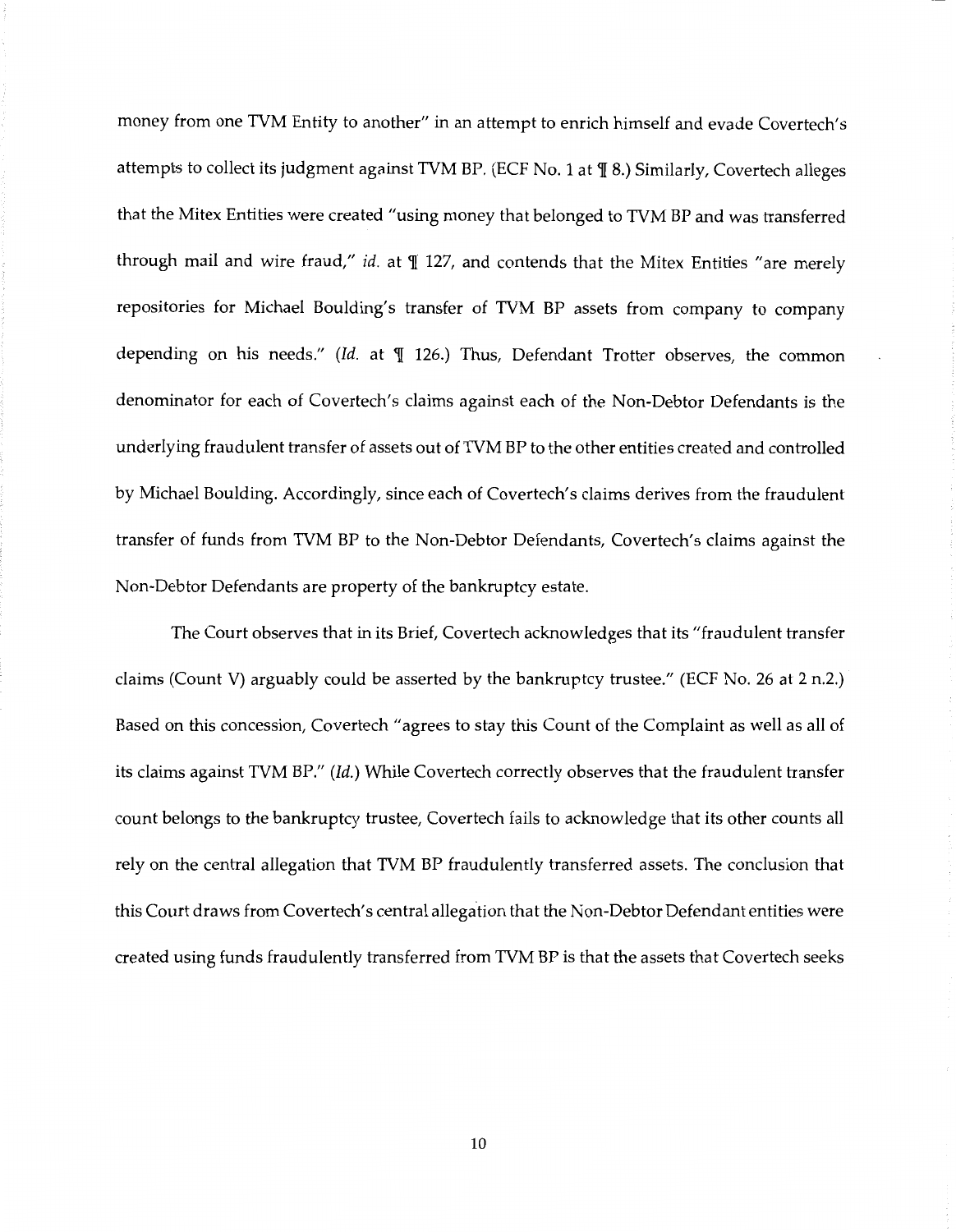to recover from those Non-Debtor Defendant entities are properly property of TVM BP's bankruptcy estate.<sup>4</sup>

This Court further rejects Covertech's contention that "there is no way in which proceeding with Covertech's Independent Claims as to the other parties will harm the debtor's bankruptcy estate." (ECF No. 26 at 6.) If, as Covertech alleges, Michael Boulding "had been commingling assets of TVM BP with other Defendants, and moving assets out of TVM BP for years, in an attempt to circumvent any efforts to collect debts it did and would eventually owe to creditors" (ECF No. 1 at  $\P$  49), any funds transferred to the Non-Debtor Defendants were fraudulently transferred and, thus, belong to TVM BP's bankruptcy estate. Allowing Covertech to collect from the Non-Debtor Defendants would clearly be detrimental to TVM BP's other creditors because such a collection would place competing obligations on funds that are the property of TVM BP's bankruptcy estate. Moreover, allowing Covertech's claims to proceed would contravene one of the strong policy rationales behind the automatic stay provision of the Bankruptcy Code, i.e., to "protect[] creditors by preventing particular creditors from acting

<sup>4</sup>*See Fisher v. Apostolo11,* 155 F.3d 876, 882 (7th Cir. 1998) (holding that "[t]he jurisdiction of the bankruptcy court to stay actions in other courts extends beyond claims by and against the debtor, to include 'suits to which the debtor need not be a party but which may affect the amount of property in the bankrupt estate,"' (quoting *Zerand-Bernal Group, Inc. v. Cox,* 23 F.3d 159, 161-62 (7th Cir. 1994)), and to those suits which may affect '"the allocation of property among creditors."' (quoting *In re Memorial Estates, Inc.,* 950 F.2d 1364, 1368 (7th Cir. 1992)); *Queenie, Ltd. v. Nygard Int'/,* 321 F.3d 282, 287 (2d Cir. 2003) ("The automatic stay can apply to non-debtors ... when a claim against the non-debtor will have an immediate adverse economic consequence for the debtor's estate")); *see also In re Bernard L. Madoff Inv. Sec. LLC,* 740 F.3d 81, 94 (2d Cir. 2014) (enjoining state law claims against non-debtor co-conspirators and noting that "appellants' purported tort claims are, in essence, disguised fraudulent transfer actions, which belong exclusively to the Trustee.").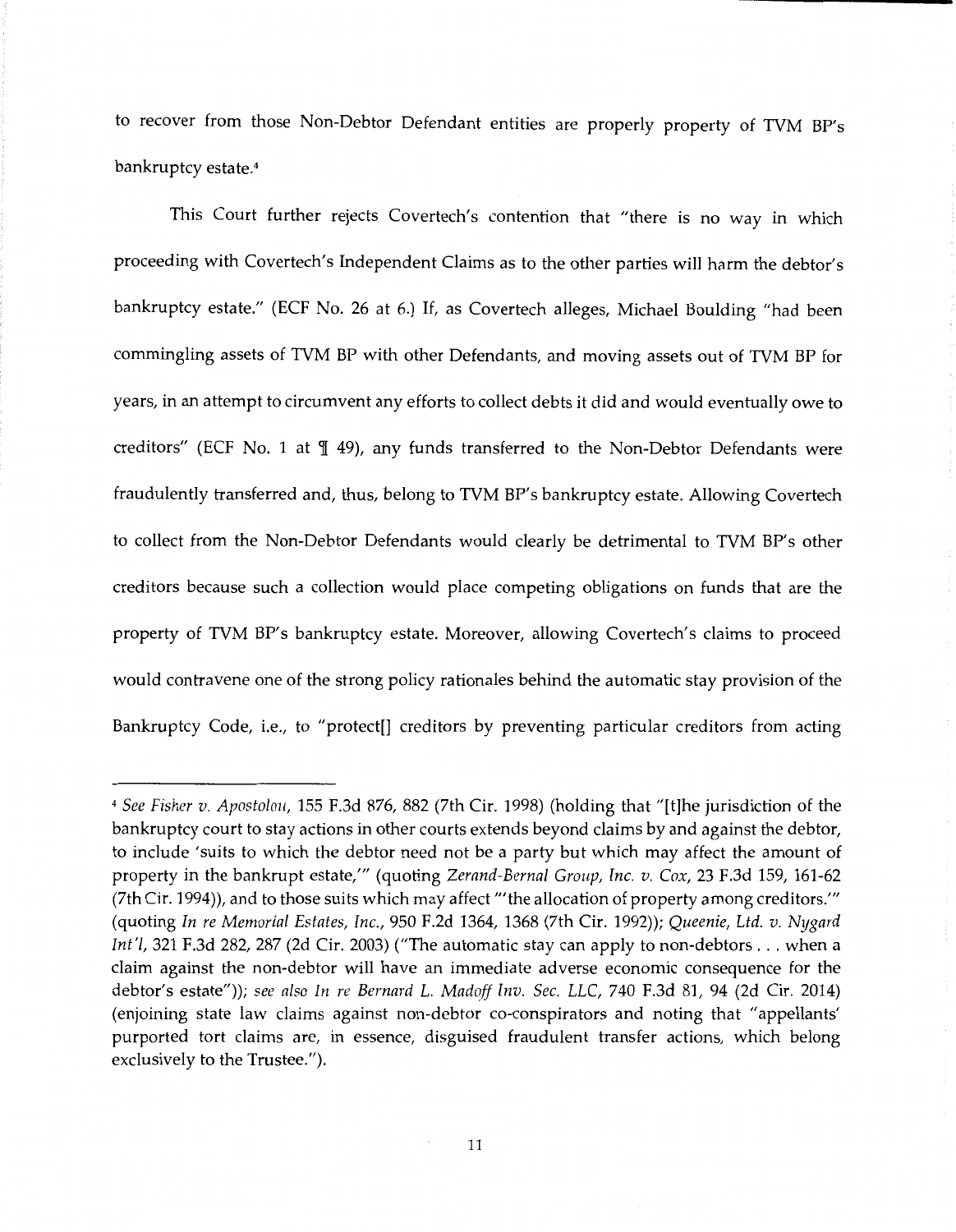unilaterally to obtain payment from a debtor to the detriment of other creditors." *McCartney,* 106 F.3d at 509.

## **IV. Conclusion**

For the reasons stated above, this Court will **STAY** the above-captioned case pending resolution of the bankruptcy proceedings against TVM BP in the Northern District of Texas.

An appropriate order follows.